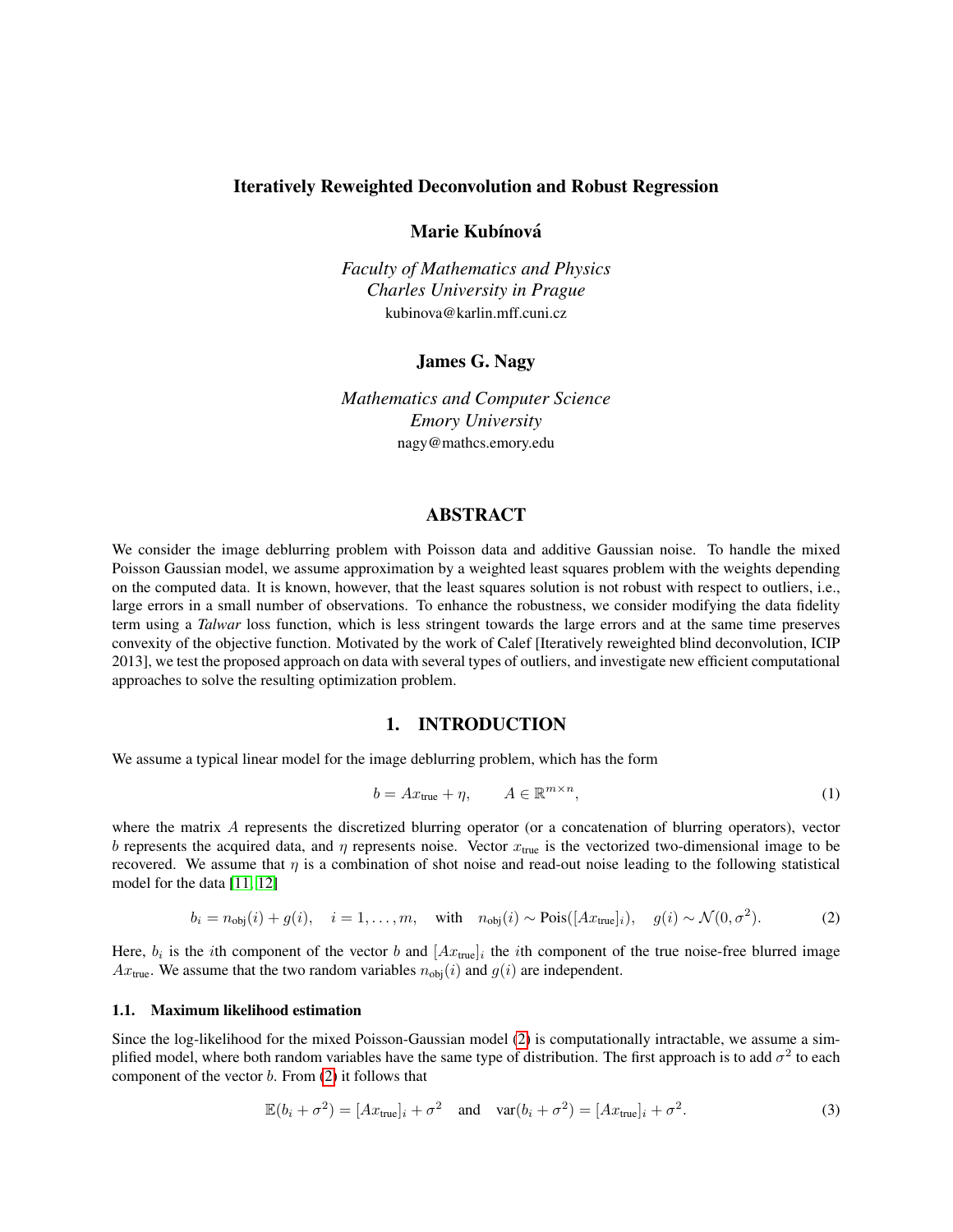For large  $\sigma$ , the Gaussian random variable  $g(i) + \sigma^2$  is well-approximated by a Poisson random variable with the Poisson parameter  $\sigma^2$ , and therefore  $b_i + \sigma^2$  is also well approximated by a Poisson random variable with the Poisson parameter  $[Ax_{\text{true}}]_i + \sigma^2$ . The data fidelity function corresponding to the negative Poisson log-likelihood then has the form

<span id="page-1-3"></span>
$$
\sum_{i=1}^{m} ([Ax_{\text{true}}]_i + \sigma^2) - (b_i + \sigma^2) \log([Ax_{\text{true}}]_i + \sigma^2), \tag{4}
$$

see also [\[11,](#page-6-0) [12\]](#page-6-1). An alternative approach is to approximate the true negative log-likelihood by a weighted least-squares function, where the weights correspond to the measured data, i.e.,

<span id="page-1-0"></span>
$$
\sum_{i=1}^{m} \frac{1}{2} \left( \frac{[Ax]_i - b_i}{\sqrt{b_i + \sigma^2}} \right)^2,
$$
\n<sup>(5)</sup>

see [\[6,](#page-6-2) Sec. 1.3]. A more accurate approximation can be achieved by replacing the measured data by the computed data, which depends on  $x$ , i.e., replace the fidelity function [\(5\)](#page-1-0) by

<span id="page-1-1"></span>
$$
\sum_{i=1}^{m} \frac{1}{2} \left( \frac{[Ax]_i - b_i}{\sqrt{[Ax]_i + \sigma^2}} \right)^2,
$$
\n(6)

see [\[1,](#page-6-3) [13\]](#page-6-4) for more details. Additive Poisson noise (background emission) can be incorporated into the model in a straightforward way. In the following, we assume the data fidelity function [\(6\)](#page-1-1).

It is well known that the solution of a (weighted) least squares problem is not robust if outliers occur, meaning that even a small number of components with gross errors can cause a severe deterioration of the computed estimate. Robustness of the method can be achieved by replacing the loss function  $\frac{1}{2}z^2$  by a function  $\rho(z)$  that is less stringent towards the gross errors. This work has been motivated by works [\[9\]](#page-6-5) and [\[7\]](#page-6-6), and more recently in the context of space imaging applications by Calef [\[3\]](#page-6-7).

# 2. ROBUST REGRESSION FOR WEIGHTED LEAST SQUARES

Combining robust regression with the weighted least squares problem [\(6\)](#page-1-1), the data fidelity function becomes

<span id="page-1-2"></span>
$$
\sum_{i=1}^{m} \rho \left( \frac{[Ax]_i - b_i}{\sqrt{[Ax]_i + \sigma^2}} \right). \tag{7}
$$

A list of the eight most commonly used loss functions  $\rho$  can be found in [\[4\]](#page-6-8) or in MATLAB under robustfit. For ordinary least squares, functions known under names Huber, logistic, Fair, and Talwar lead to a convex data fidelity function, see [\[9\]](#page-6-5). For the weighted version, where the weights depend on the computed solution, however, the only one of these loss functions  $\rho$  for which the data fidelity function [\(7\)](#page-1-2) has positive semidefinite Hessian, is the function Talwar:

$$
\rho(z) = \begin{cases} z^2/2, & |z| \le \beta, \\ \beta^2/2, & |z| > \beta, \end{cases} \tag{8}
$$

where the problem dependent parameter  $\beta$  defines the trade-off between the robustness and efficiency. Parameters for 95% asymptotic efficiency with respect to the standard loss function  $\frac{1}{2}z^2$  when the disturbances come from the unit normal distribution can again be found in [\[4\]](#page-6-8). For Talwar, the 95% efficiency tuning parameter is

<span id="page-1-4"></span>
$$
\beta_{95} = 2.795. \tag{9}
$$

Note that in our specific case, the random variable inside the function  $\rho$  in [\(7\)](#page-1-2) is already rescaled to have approximately unit normal distribution. We may therefore apply the parameter  $\beta_{95}$  without any further rescaling based on an estimated variance, which is usually required in case of ordinary least squares with unknown variance of noise. The Talwar function, with  $\beta = \beta_{95}$ , is shown in Figure [1.](#page-2-0) Note that if we use robust regression, in order to reduce the influence of possible outliers, we always sacrifice some efficiency at the model.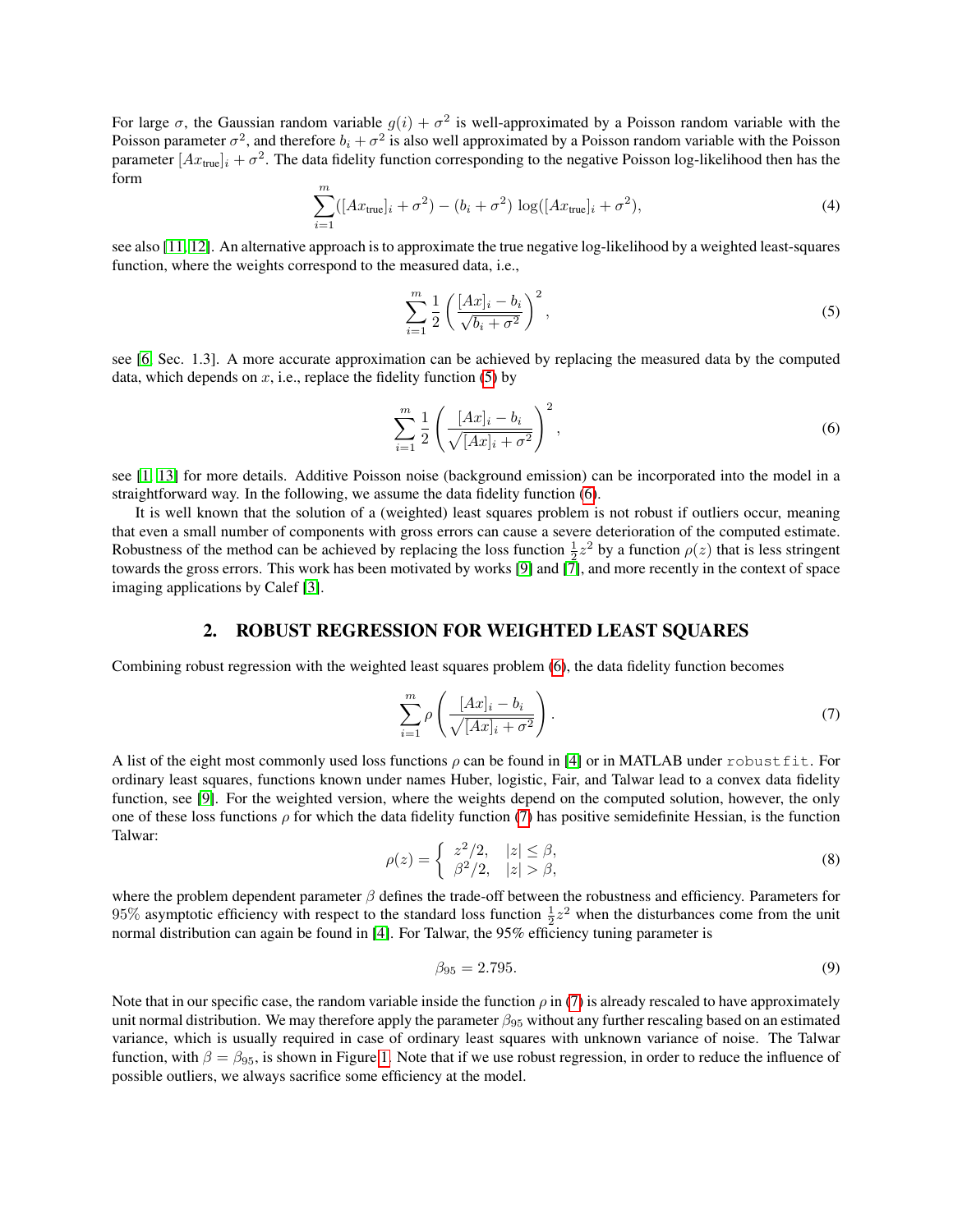<span id="page-2-0"></span>

Figure 1: Loss function Talwar (solid line) together with the standard loss function  $z^2/2$  (dotted line).

#### 2.1. Regularization

As a consequence of noise and ill-posedness of the inverse problem [\(1\)](#page-0-1), some form of regularization needs to be employed in order to achieve a reasonable approximation of the true image  $x_{true}$ . For computational convenience, we employ Tikhonov regularization with a quadratic penalization term, i.e., we minimize the penalized functional of the form

<span id="page-2-1"></span>
$$
J_{\lambda}(x) \equiv \sum_{i=1}^{m} \rho \left( \frac{[Ax]_i - b_i}{\sqrt{[Ax]_i + \sigma^2}} \right) + \lambda \|Lx\|^2.
$$
 (10)

In our experiments, matrix  $L$  is the dicretized Laplacian, see [\[5,](#page-6-9) p. 95]. A similar approach can be applied for any penalization term, such as total variation. We assume that a good regularization parameter  $\lambda$  is given so that the penalty term is reasonably close to the the prior and, therefore, the residual is close to noise. In the case of robust regression, it is particularly important not to over-regularize, since this would lead to large residuals and too many components of the data b would be considered outliers.

#### 2.2. Nonnegative constraint

In many applications, the reconstruction will benefit from taking into account prior information about the componentwise nonnegativity of the true image  $x_{true}$ . Imposing a nonnegative constraint is not only a question of visual appeal, it also guarantees the two estimates [\(4\)](#page-1-3) and [\(6\)](#page-1-1) of the negative log-likelihood will provide (to some extent) similar results; see [\[13\]](#page-6-4). On the other side, employment of the nonnegative constraint requires a more sophisticated method for the minimization of the functional [\(10\)](#page-2-1).

# 3. NUMERICAL RESULTS

The robustness and the efficiency of the proposed method is demonstrated on the satellite problem from [\[8\]](#page-6-10) with spatially invariant atmospheric turbulence blur [\[10\]](#page-6-11), under moderate seeing conditions  $(d/r_0 \approx 30$ , where d is the diameter of the telescope and  $r_0$  is the Fried parameter). Noise is generated using MATLAB functions poissrnd and randn. The standard deviation  $\sigma$  is set to 5. We also consider a multi-frame case, where the same object is blurred by three different PSFs. For the reconstruction, we assume periodic boundary conditions. In the multi-frame case, the vector b in [\(1\)](#page-0-1) is a concatenation of the vectorized blurred noisy images, and the matrix A is concatenation of the blurring operators, i.e.,  $A \in \mathbb{R}^{3n \times n}$ . The setting is shown in Figure [2.](#page-3-0) In the next sections, we consider several types of outliers, whose choice was motivated by [\[3\]](#page-6-7), and demonstrate the robustness of the proposed method. Note that the difference between [\[3\]](#page-6-7) and the proposed approach lies, among others, in the fact that while in [\[3\]](#page-6-7), the approximation of the solution is computed in order to update the outer (robust) weights associated with the components of residual. Here, the weights are represented by the loss function  $\rho$  and are updated implicitly in each optimization step (see the next subsection), and therefore our approach does not involve any outer iteration.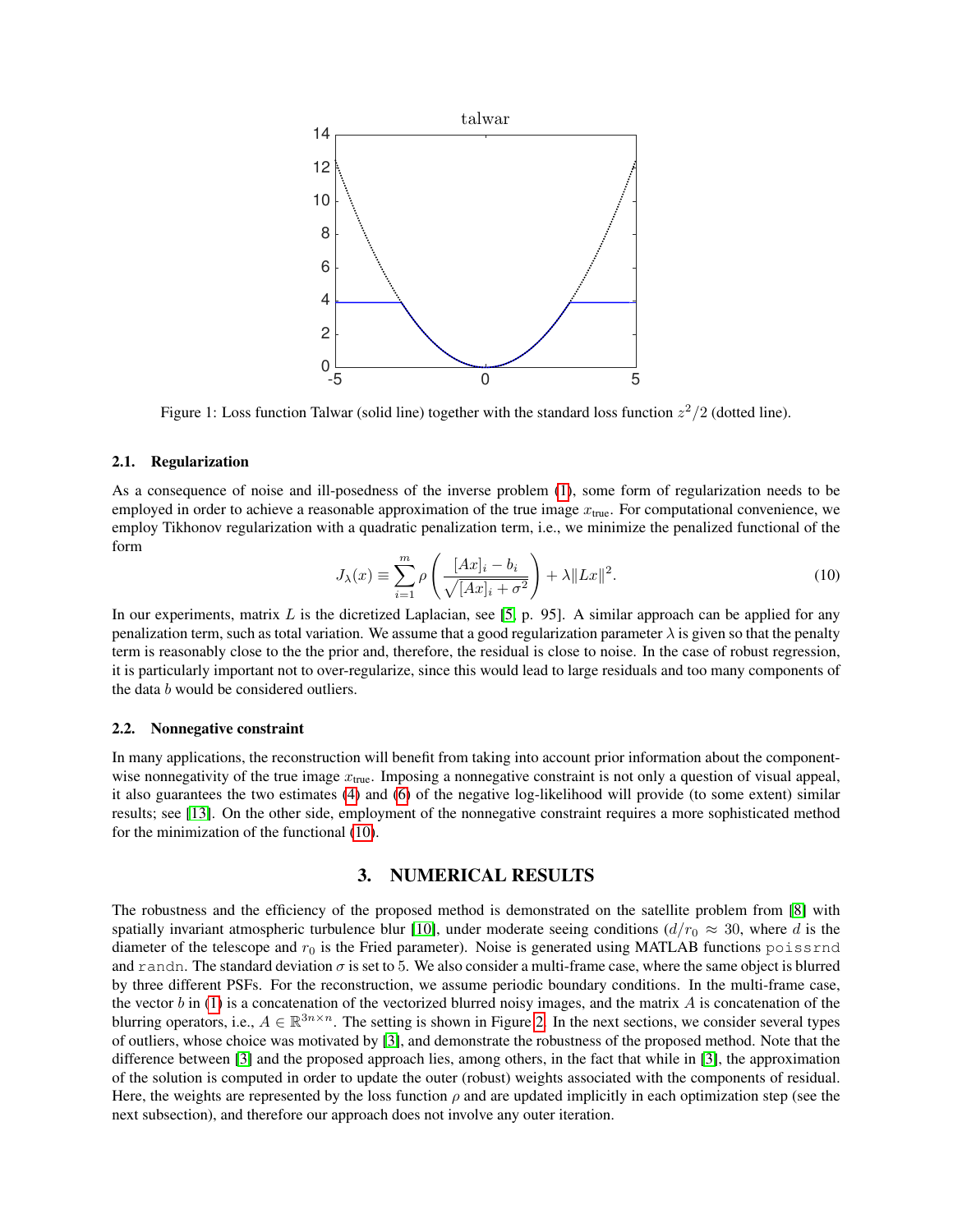<span id="page-3-0"></span>

Figure 2: True image (left) together with three blurred noisy images (right).

## 3.1. Solver

To solve the nonnegatively constrained convex minimization problem,

<span id="page-3-2"></span><span id="page-3-1"></span>
$$
\underset{x}{\operatorname{argmin}} J_{\lambda}(x), \quad \text{subject to} \quad x \ge 0,
$$
\n<sup>(11)</sup>

we use the iterative scheme proposed by Bardsley and Vogel [\[2\]](#page-6-12). This scheme consists of two main parts: gradient projection and a reduced Newton step. In each iteration, we first identify the active set using gradient projection. Since the gradient projection method itself converges very slowly, it is followed by a reduced Newton step. Both parts are combined with projected backtracking linesearch. The linear system associated with the Hessian in the reduced Newton step is solved using the conjugate gradient method possibly preconditioned by a sparse preconditioner. Although using a sparse preconditioner as proposed in [\[2\]](#page-6-12) may significantly decrease the number of Newton steps, for our test problem, the computational effort spent on the preconditioning exceeded the savings in the outer iterations. Therefore we assume the unpreconditioned version here. The presented results were obtained using the solver settings as proposed in the original paper [\[2\]](#page-6-12) – mainly, the maximum number of gradient projection iterations was set to 5, maximum number of conjugate gradient iterations in the reduced Newton step to 30 and the computation was stopped when the relative size of the projected gradient reached  $10^{-6}$ . For the sake of completeness, we provide the gradient and the Hessian of the convex functional J:

$$
\text{grad}_J(x) = A^T z + \lambda L^T L x, \quad \text{where} \quad z_i = \begin{cases} \frac{1}{2} - \frac{1}{2} \left( \frac{b_i + \sigma^2}{[Ax]_i + \sigma^2} \right)^2, & \left| \frac{[Ax]_i - b_i}{\sqrt{[Ax]_i + \sigma^2}} \right| \le \beta, \\ 0, & \text{otherwise,} \end{cases}
$$
(12)

$$
\text{Hess}_J(x) = A^T \text{diag}(d_i) A + \lambda L^T L, \quad \text{where} \quad d_i = \begin{cases} \frac{(b_i + \sigma^2)^2}{([Ax]_i + \sigma^2)^3}, & \left| \frac{[Ax]_i - b_i}{\sqrt{[Ax]_i + \sigma^2}} \right| \le \beta, \\ 0, & \text{otherwise.} \end{cases} \tag{13}
$$

#### 3.2. Random corruptions

First we consider the simplest case of outliers – a given percentage of pixels is corrupted at random. Figures [3a](#page-4-0) and [3b](#page-4-0) show semiconvergence curves representing the dependence of the error on the regularization parameter  $\lambda$  when we increase the percentage of corrupted pixels. It is no surprise that when outliers occur, more regularization is needed for the standard least squares approach in order to obtain a reasonable approximation of the true image  $x_{true}$ . This is however not the case if we use a robust loss function, for which the semiconvergence curve remains the same even with increasing percentage of outliers, and therefore no adjustment of the regularization term is needed. In Figure [4,](#page-4-1) the reconstructions corresponding to 10% of outliers and  $\lambda = 10^{-4}$  (the optimal regularization parameter in case of no outliers) are shown. Note that Figure [4](#page-4-1) shows only one frame for illustration. In the multi-frame case, the corruptions look similar for all frames, except that they occur in different locations. In this case, robust regression is clearly superior to standard weighted least squares. The influence of the outliers in the multi-frame case is less severe, due to intrinsic regularization of the overdetermined system [\(1\)](#page-0-1).

## 3.3. Added object with different blurring

Another type of outlier we assume is a small object added to the scene, but blurred by a different PSF than the main object (satellite). The aim is to recover the main object, while suppressing the influence of the added one. In our case,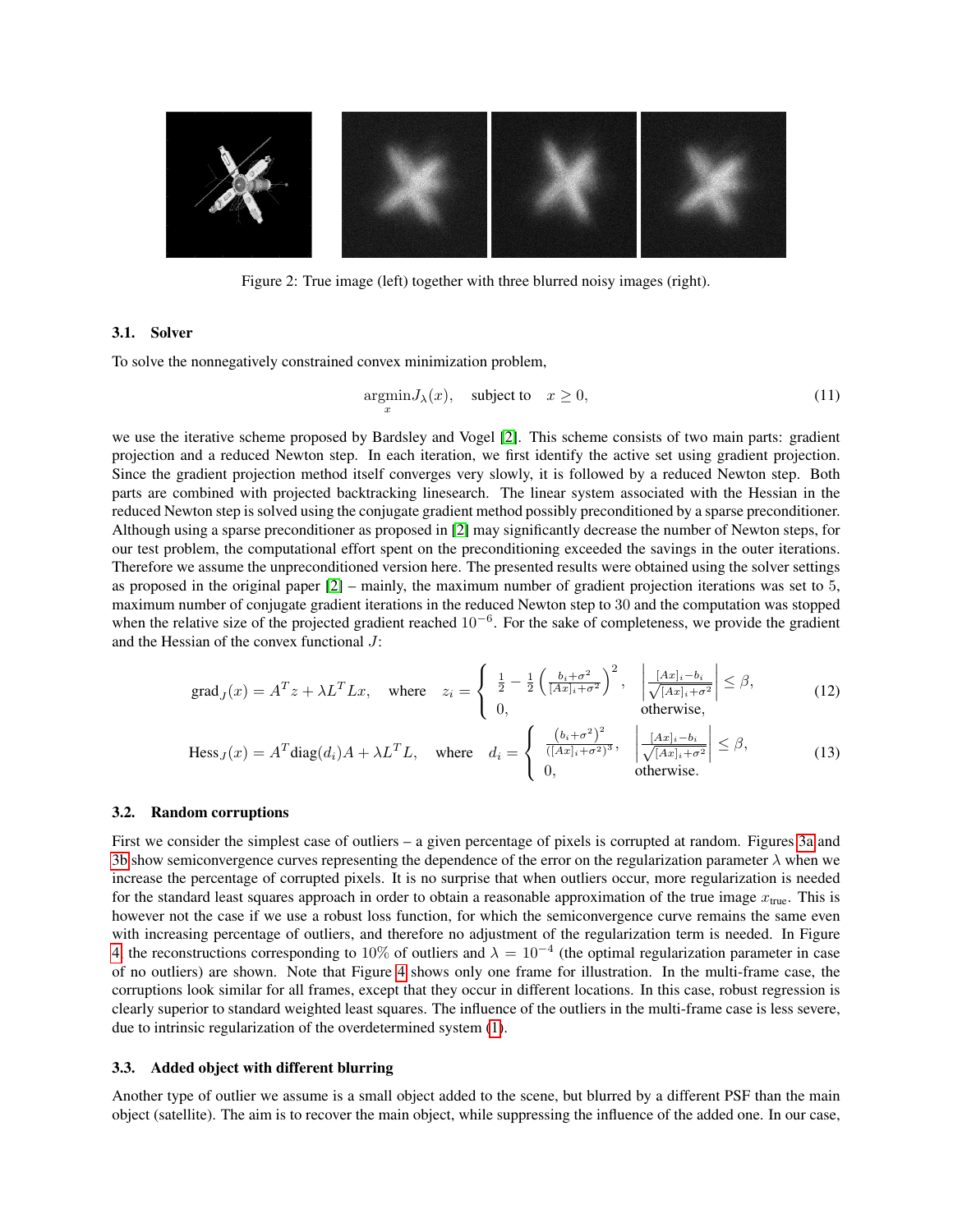<span id="page-4-0"></span>

Figure 3: Dependence of the relative error of the reconstruction on the size of the regularization parameter  $\lambda$  for standard data fidelity function [\(6\)](#page-1-1) and Talwar [\(7](#page-1-2) [-9\)](#page-1-4).

<span id="page-4-1"></span>

Figure 4: Blurred noisy image with 10% of corrupted pixels. Reconstructions corresponding to  $\lambda = 10^{-4}$ .

the added object is a small satellite in the left upper corner that is blurred by a small motion blur. In the multi-frame case, the small satellite is added to the first frame only. The difference between the reconstructions using the standard and the robust approach is shown in Figure [5.](#page-5-0) For the single-frame problem, reconstruction obtained using the standard loss function is fully dominated by the small added object. In the multi-frame situation, the influence of the outlier is somewhat compensated by the two frames without outliers. In both cases, however, robust regression provides better reconstruction, comparable to the reconstruction from the data without outliers.

#### 3.4. Incorrectly imposed boundary conditions

Similarly as in [\[3\]](#page-6-7), we may expect that the robust approach [\(7\)](#page-1-2) can to some extent compensate for the edge artifacts caused by incorrectly imposed boundary conditions. In our model we assume periodic boundary conditions, which is computationally very appealing, since it allows evaluating the multiplication by  $A$  very efficiently using the fast Fourier transform. However, if any part of the object is close to the boundary of the viewable area, a periodic boundary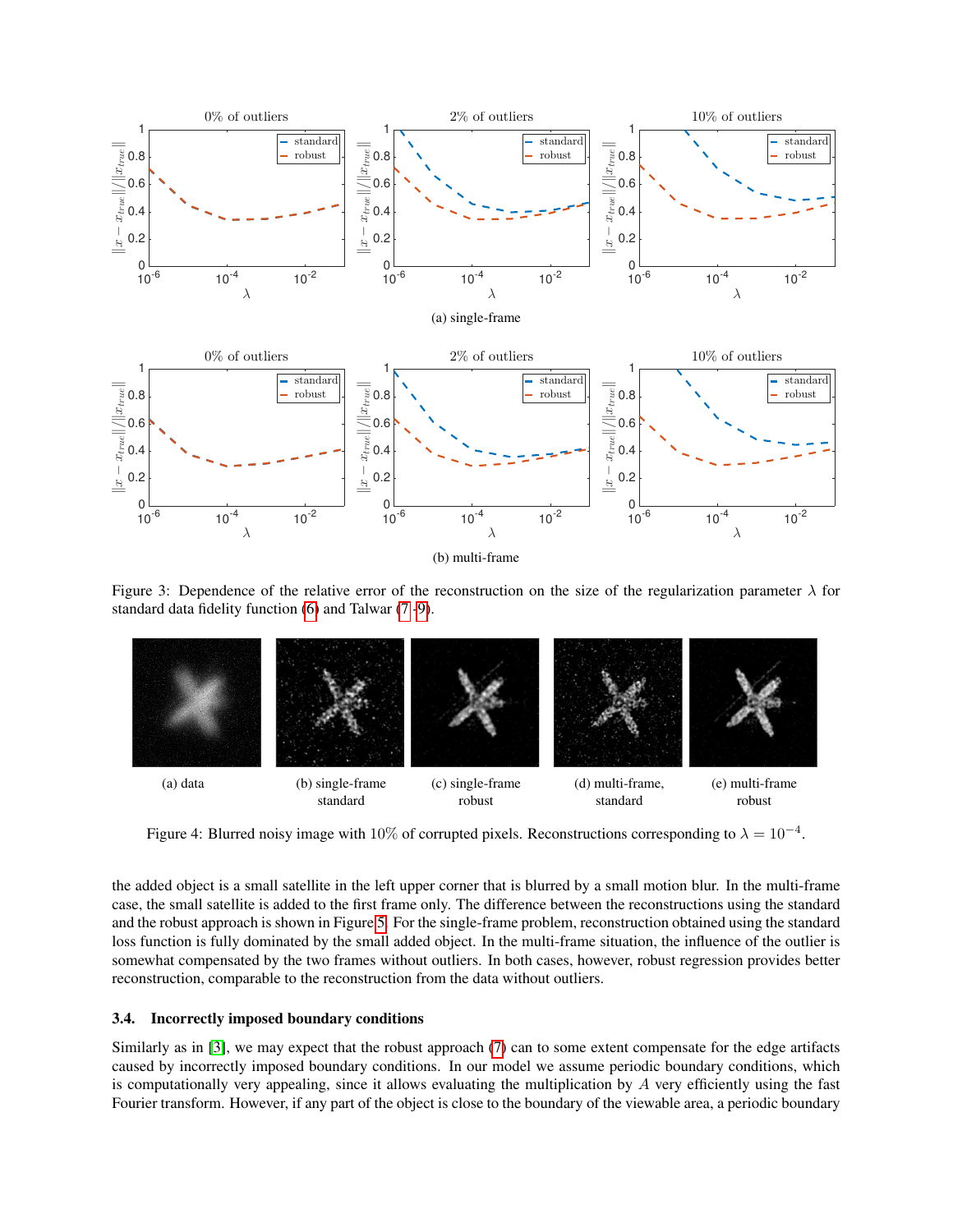<span id="page-5-0"></span>

Figure 5: Blurred noisy image with an added object. In multi-frame setting, the small object is added to one frame only. Reconstructions corresponding to  $\lambda = 10^{-4}$ .

condition is clearly not a good approximation of reality. In order to demonstrate the ability of the proposed scheme to eliminate influence of this type of outlier, we shifted the satellite to the right edge of the image. Other settings remain unchanged. Reconstructions using the standard and robust approaches are shown in Figure [6.](#page-5-1) We see that, although not spectacular, robust regression can slightly reduce the artifacts caused by periodic boundary conditions and therefore provide better reconstruction of the true image.

<span id="page-5-1"></span>

Figure 6: Compensation of incorrectly imposed periodic boundary condition. Reconstructions corresponding to  $\lambda =$  $10^{-4}$ .

#### 3.5. Computational cost

In case of constant weights, robust regression represents extra computation with respect to ordinary least squares, because it leads to a sequence of weighted least squares problems. In our setting, the weights in [\(6\)](#page-1-1) have to themselves be updated and therefore employing a different loss function does not change the type of problem we need to solve in each Newton step, see  $(12) - (13)$  $(12) - (13)$  $(12) - (13)$ . Therefore, we may expect the number of Newton steps needed for the robust version to reach the defined tolerance to be approximately the same as for the standard one, see Table [1.](#page-5-2)

<span id="page-5-2"></span>Table 1: Comparison of the standard and robust approach in terms of relative error of the reconstruction. Each row contains results for the standard and robust approach in both single- and multi-frame setting. Abbreviation '# it' stands for the number of Newton steps performed before the relative size of the projected gradient achieved the tolerance 10<sup>−</sup><sup>6</sup> . Corresponding reconstructions are shown in Figures [4–](#page-4-1)[6.](#page-5-1)

|              | single-frame |            |        |            | multi-frame |             |        |           |
|--------------|--------------|------------|--------|------------|-------------|-------------|--------|-----------|
|              | standard     |            | robust |            | standard    |             | robust |           |
|              | # it         | error      | # it   | error      |             | $#it$ error | # it   | error     |
| no outliers  |              | 15 3.4e-01 |        | 14 3.4e-01 |             | 14 2.9e-01  | 17     | $2.9e-01$ |
| random corr. | 12.          | $6.9e-01$  |        | 13 3.5e-01 | 12          | $6.5e-01$   | 21     | $3.0e-01$ |
| added object | 14           | 4.7e-01    |        | 14 3.4e-01 | 13          | $3.3e-01$   | 18     | $2.9e-01$ |
| incorrect BC | -13          | 5.5e-01    | 33     | 4.5e-01    | 14          | $5.2e-01$   | 23     | $4.4e-01$ |